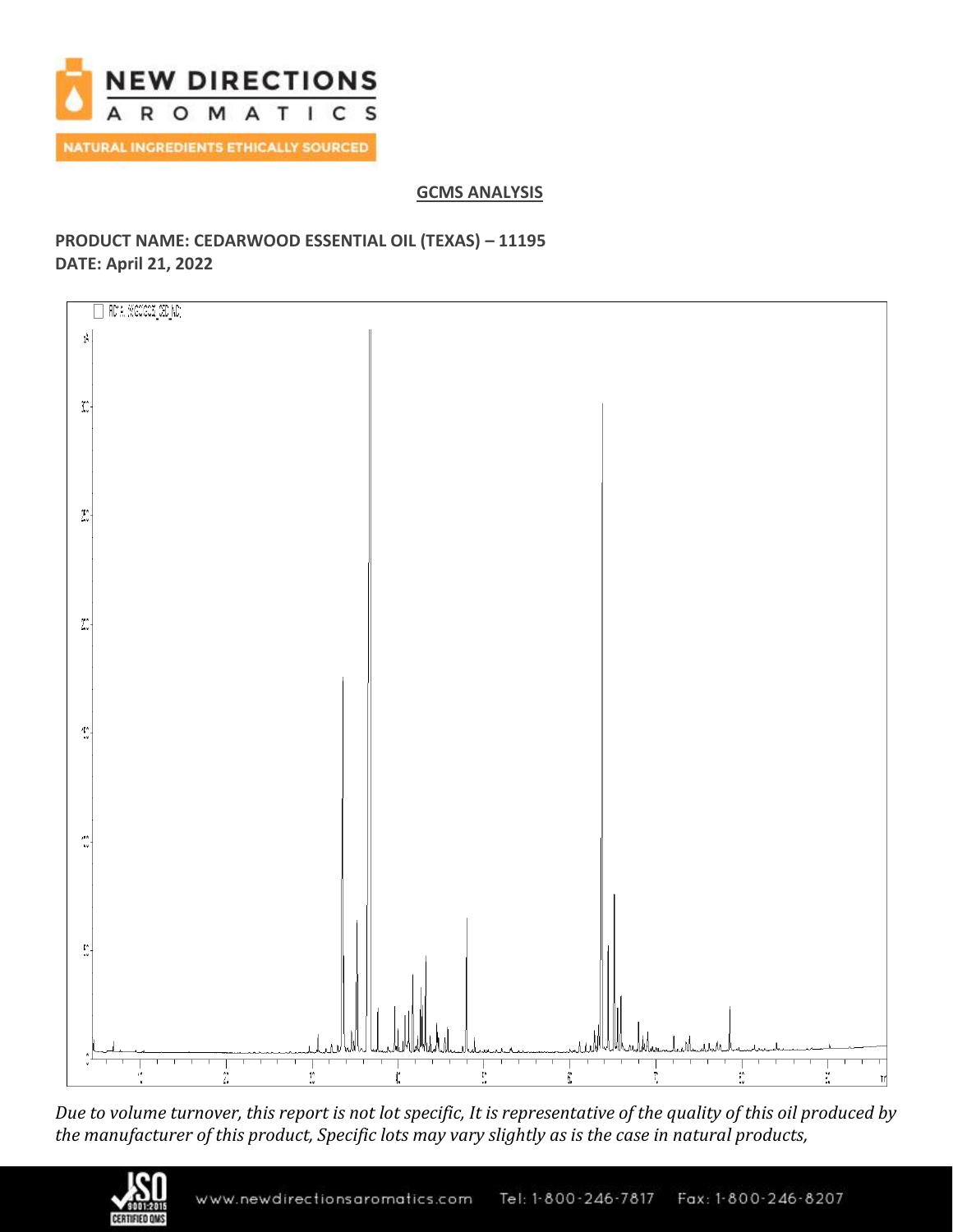

## **GCMS ANALYSIS (cont'd,)**

### **PRODUCT NAME: CEDARWOOD ESSENTIAL OIL (TEXAS) – 11195**

| <b>Peak</b>    | $RT$ (min) | <b>Compound name</b>      | $\frac{0}{0}$ |
|----------------|------------|---------------------------|---------------|
| 1              | 6.88       | alpha-PINENE              | 0.06          |
| $\overline{2}$ | 7.66       | alpha-FENCHENE            | 0.02          |
| $\overline{3}$ | 9.48       | <b>PINADIENE</b>          | 0.02          |
| 4              | 10.21      | <b>ALIPHATIC ESTER</b>    | 0.01          |
| $\overline{5}$ | 10.39      | delta3-CARENE             | 0.02          |
| $\overline{6}$ | 15.66      | p-CYMENE                  | 0.01          |
| $\overline{7}$ | 23.24      | <b>SESQUITERPENE</b>      | 0.01          |
| 8              | 27.46      | <b>CEDRENE ISOMER</b>     | 0.03          |
| $\overline{9}$ | 29.67      | <b>CEDRENE ISOMER</b>     | 0.12          |
| 10             | 29.90      | <b>CAMPHOR</b>            | 0.01          |
| 11             | 30.01      | <b>CEDRENE ISOMER</b>     | 0.02          |
| 12             | 30.53      | <b>SESQUITERPENE</b>      | 0.04          |
| 13             | 30.70      | <b>CEDRENE ISOMER</b>     | 0.31          |
| 14             | 30.86      | <b>SESQUITERPENE</b>      | 0.02          |
| 15             | 31.61      | <b>BERGAMOTENE ISOMER</b> | 0.08          |
| 16             | 32.27      | <b>HIMACHALENE ISOMER</b> | 0.19          |
| 17             | 32.96      | alpha-cis-BERGAMOTENE     | 0.12          |
| 18             | 33.16      | <b>SESQUITERPENE</b>      | 0.03          |
| 19             | 33.33      | <b>SESQUITERPENE</b>      | 0.05          |
| 20             | 33.60      | alpha-CEDRENE             | 9.10          |
| 21             | 33.67      | beta-FUNEBRENE            | 0.89          |
| 22             | 33.79      | <b>SESQUITERPENE</b>      | 0.13          |
| 23             | 34.11      | <b>SELINADIENE ISOMER</b> | 0.08          |
| 24             | 34.16      | <b>SESQUITERPENE</b>      | 0.09          |
| 25             | 34.57      | <b>CEDRENE ISOMER</b>     | 0.54          |
| 26             | 34.84      | <b>ELEMENE ISOMER</b>     | 0.24          |
| 27             | 35.23      | beta-CEDRENE              | 3.47          |
| 28             | 35.75      | <b>SESQUITERPENE</b>      | 0.20          |
| 29             | 36.17      | <b>TERPENIC ACETATE</b>   | 0.03          |
| 30             | 36.79      | <b>THUYOPSENE</b>         | 40.13         |

#### **Disclaimer & Caution:**

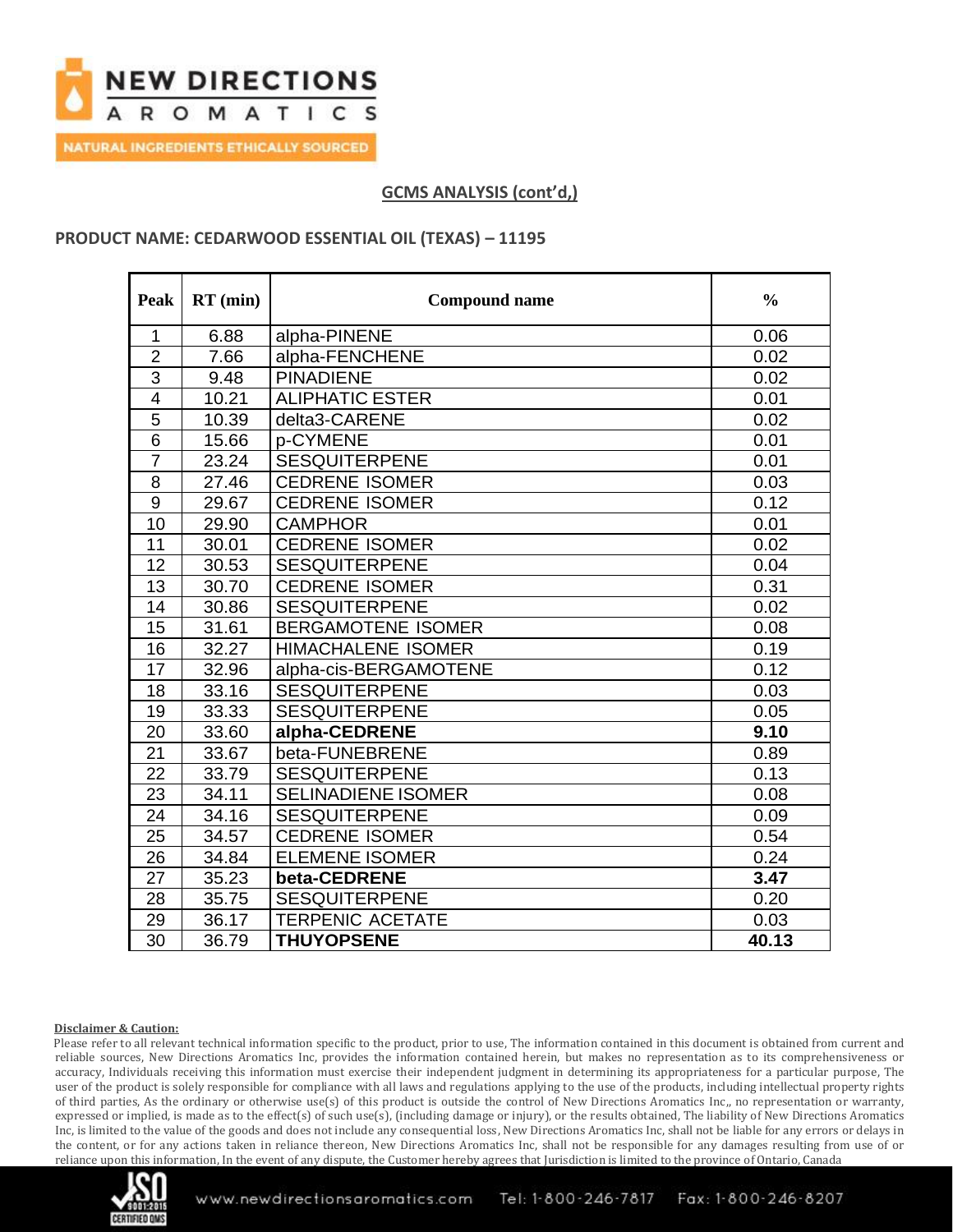

## **GCMS ANALYSIS (cont'd,)**

## **PRODUCT NAME: CEDARWOOD ESSENTIAL OIL (TEXAS) – 11195**

| Peak            | $RT$ (min) | <b>Compound name</b>      | $\frac{0}{0}$ |
|-----------------|------------|---------------------------|---------------|
| 31              | ar         | <b>SESQUITERPENE</b>      | 0.06          |
| 32              | 37.01      | <b>HIMACHALENE ISOMER</b> | 0.04          |
| 33              | 37.17      | PREZIZA-7-ENE             | 0.07          |
| $\overline{34}$ | 37.45      | AROMATIC COMPOUND         | 0.05          |
| 35              | 37.65      | alpha-HIMACHALENE         | 0.59          |
| 36              | 37.90      | <b>SESQUITERPENE</b>      | 0.04          |
| 37              | 38.12      | <b>SESQUITERPENE</b>      | 0.03          |
| 38              | 38.42      | <b>HIMACHALENE ISOMER</b> | 0.02          |
| 39              | 38.81      | <b>SESQUITERPENE</b>      | 0.09          |
| 40              | 38.98      | <b>SESQUITERPENE</b>      | 0.03          |
| 41              | 39.33      | alpha-HUMULENE            | 0.02          |
| $\overline{42}$ | 39.60      | <b>CURCUMENE ISOMER</b>   | 0.70          |
| 43              | 39.78      | gamma-SELINENE            | 0.11          |
| 44              | 39.97      | <b>CURCUMENE ISOMER</b>   | 0.34          |
| 45              | 40.54      | <b>SESQUITERPENE</b>      | 0.16          |
| 46              | 40.79      | gamma-HIMACHALENE         | 0.67          |
| 47              | 40.99      | gamma-CURCUMENE           | 0.15          |
| 48              | 41.13      | <b>SESQUITERPENE</b>      | 0.12          |
| 49              | 41.22      | beta-CHAMIGRENE           | 0.65          |
| 50              | 41.69      | beta-HIMACHALENE          | 1.07          |
| 51              | 41.91      | <b>GERMACRENE D</b>       | 0.04          |
| 52              | 42.04      | <b>SESQUITERPENE</b>      | 0.12          |
| 53              | 42.26      | beta-SELINENE             | 0.29          |
| 54              | 42.61      | <b>CHAMIGRENE ISOMER</b>  | 0.94          |
| 55              | 42.81      | <b>TERPENIC ESTER</b>     | 0.70          |
| 56              | 42.93      | beta-BISABOLENE           | 0.13          |
| 57              | 43.20      | alpha-CHAMIGRENE          | 1.78          |
| 58              | 43.69      | beta-CURCUMENE            | 0.09          |
| 59              | 43.73      | SESQUITERPENE Mw=202      | 0.22          |
| 60              | 44.06      | <b>SESQUITERPENE</b>      | 0.04          |

#### **Disclaimer & Caution:**

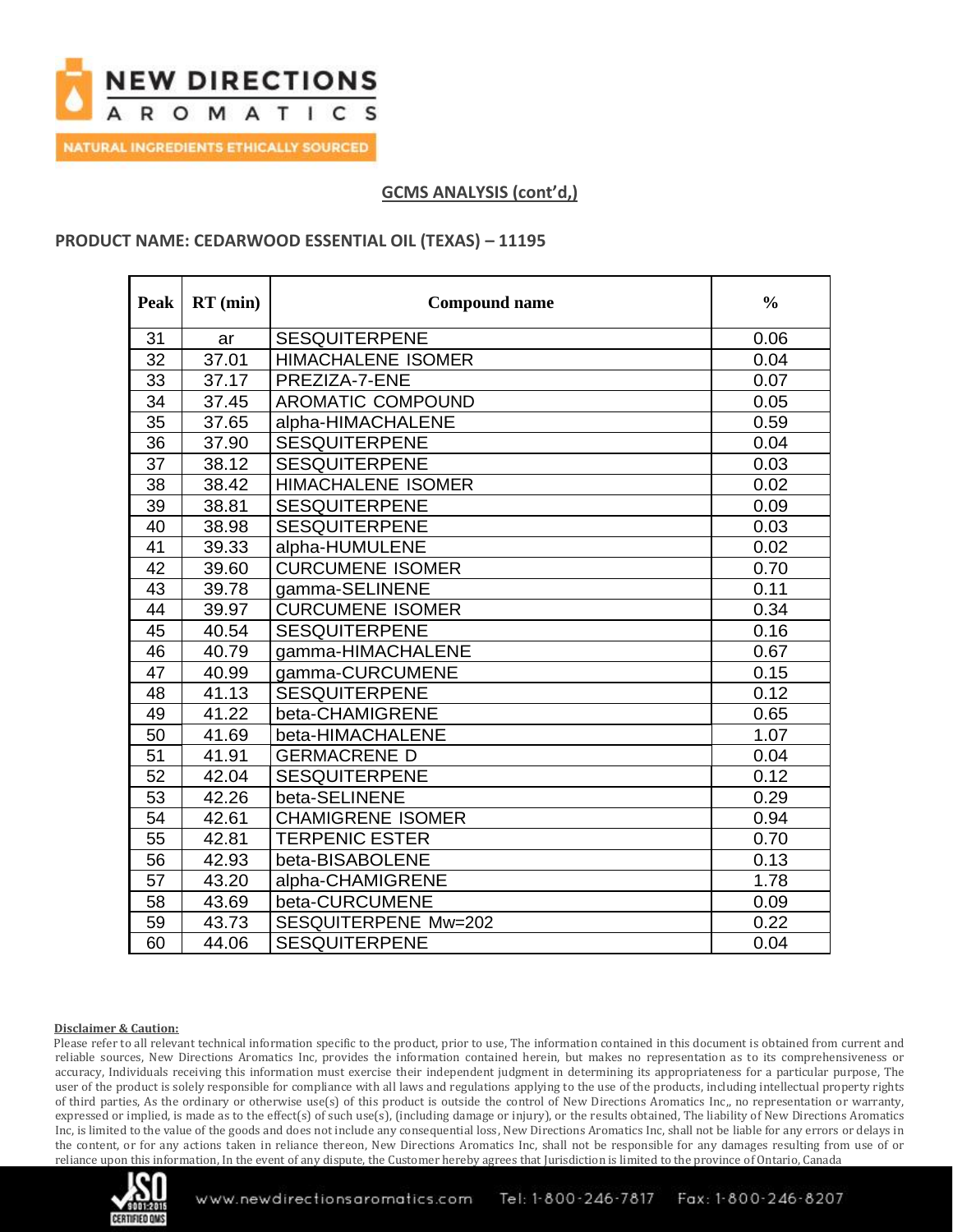

## **GCMS ANALYSIS (cont'd,)**

### **PRODUCT NAME: CEDARWOOD ESSENTIAL OIL (TEXAS) – 11195**

| Peak            | $RT$ (min) | <b>Compound name</b>                | $\frac{0}{0}$ |
|-----------------|------------|-------------------------------------|---------------|
| 61              | 44.21      | E,E-alpha-FARNESENE                 | 0.05          |
| 62              | 44.46      | delta-CADINENE                      | 0.41          |
| 63              | 44.56      | gamma-CADINENE                      | 0.25          |
| 64              | 44.69      | <b>SELINADIENE ISOMER</b>           | 0.22          |
| 65              | 44.99      | <b>SESQUITERPENE</b>                | 0.04          |
| 66              | 45.39      | beta-SESQUIPHELLANDRENE             | 0.11          |
| 67              | 45.42      | alpha-CURCUMENE                     | 0.15          |
| 68              | 45.69      | trans-alpha-BISABOLENE              | 0.06          |
| 69              | 45.75      | <b>HIMACHALENE ISOMER</b>           | 0.32          |
| 70              | 46.12      | <b>MYRTENOL</b>                     | 0.03          |
| 71              | 46.53      | alpha-AMORPHENE                     | 0.02          |
| 72              | 47.50      | <b>TERPENIC COMPOUND</b>            | 0.10          |
| 73              | 47.96      | <b>CUPARENE</b>                     | 1.95          |
| 74              | 48.15      | SESQUITERPENE Mw=202                | 0.04          |
| 75              | 48.64      | trans-CALAMENENE                    | 0.04          |
| $\overline{76}$ | 48.88      | AROMATIC COMPOUND                   | 0.19          |
| 77              | 49.50      | AROMATIC COMPOUND                   | 0.02          |
| 78              | 50.05      | AROMATIC COMPOUND                   | 0.04          |
| 79              | 50.34      | AROMATIC COMPOUND                   | 0.04          |
| 80              | 50.48      | AROMATIC COMPOUND                   | 0.05          |
| 81              | 51.43      | OCTAHYDRO METHYLPHENANTHRENE ISOMER | 0.05          |
|                 |            | $Mw = 200$                          |               |
| 82              | 52.02      | OCTAHYDRO METHYLPHENANTHRENE ISOMER | 0.06          |
|                 |            | $Mw = 200$                          |               |
| 83              | 53.05      | alpha-CALACORENE                    | 0.05          |
| 84              | 53.18      | SESQUITERPENE Mw=202                | 0.08          |
| 85              | 54.01      | AROMATIC COMPOUND Mw=222            | 0.04          |
| 86              | 54.50      | COMPOUND Mw=222                     | 0.03          |
| 87              | 59.95      | <b>NEROLIDOL</b>                    | 0.06          |
| 88              | 60.09      | SESQUITERPENIC EPOXIDE              | 0.03          |
| 89              | 60.32      | CARYOPHYLLENOL                      | 0.02          |
| 90              | 60.43      | <b>JUNEOL</b>                       | 0.03          |

#### **Disclaimer & Caution:**

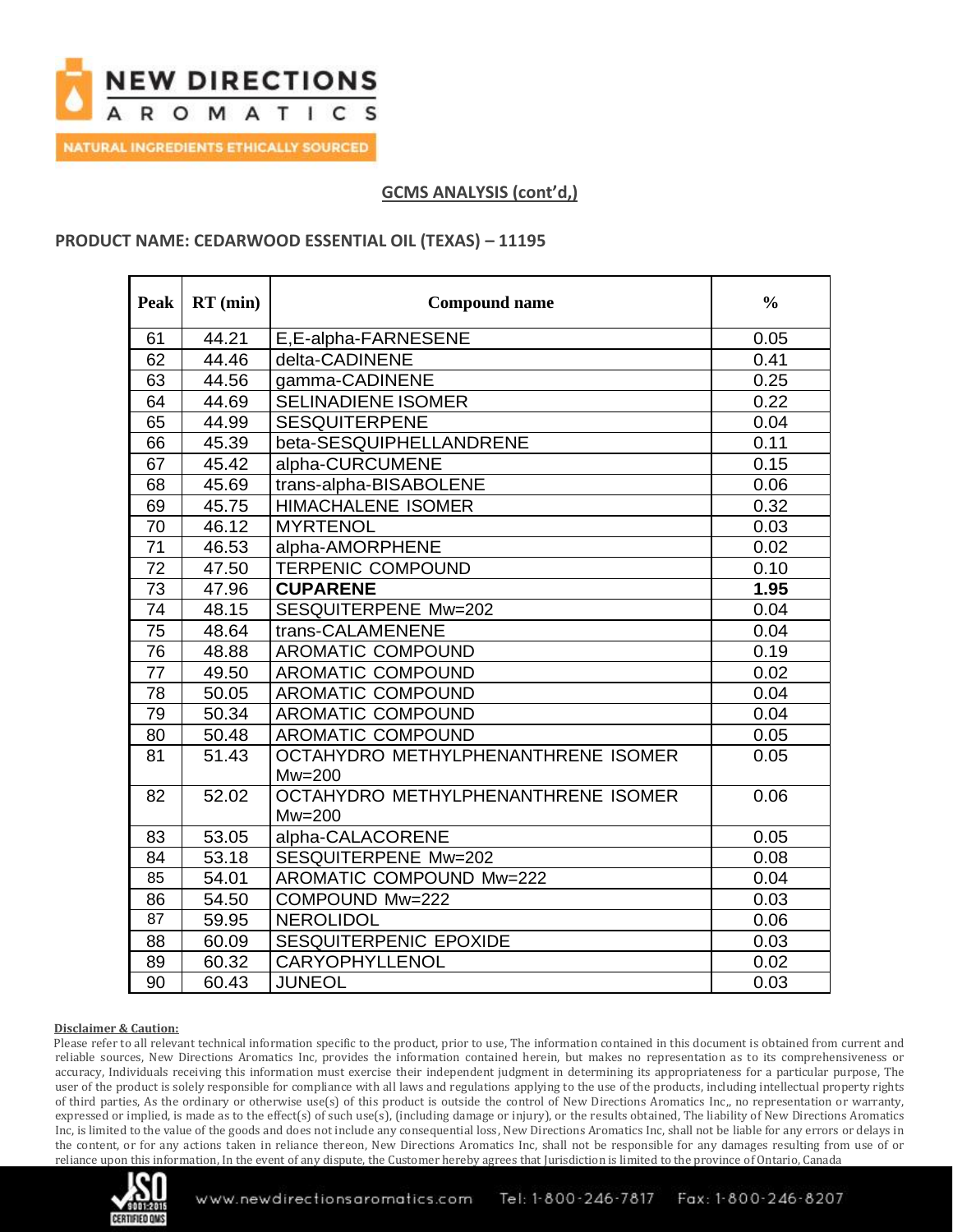

## **GCMS ANALYSIS (cont'd,)**

#### **PRODUCT NAME: CEDARWOOD ESSENTIAL OIL (TEXAS) – 11195**

| Peak | $RT$ (min) | <b>Compound name</b>     | $\frac{0}{0}$ |
|------|------------|--------------------------|---------------|
| 91   | 60.57      | epi-CUBENOL              | 0.05          |
| 92   | 61.08      | <b>CUBENOL</b>           | 0.17          |
| 93   | 61.84      | <b>SESQUITERPENOL</b>    | 0.17          |
| 94   | 62.37      | <b>ELEMOL</b>            | 0.11          |
| 95   | 62.84      | <b>CEDROL ISOMER</b>     | 0.32          |
| 96   | 63.02      | AROMATIC COMPOUND        | 0.09          |
| 97   | 63.29      | <b>CEDROL ISOMER</b>     | 0.62          |
| 98   | 63.36      | SESQUITERPENIC EPOXIDE   | 0.10          |
| 99   | 63.76      | <b>CEDROL</b>            | 16.64         |
| 100  | 63.97      | AROMATIC COMPOUND        | 0.17          |
| 101  | 64.26      | <b>SESQUITERPENOL</b>    | 0.08          |
| 102  | 64.42      | <b>SESQUITERPENOL</b>    | 1.62          |
| 103  | 64.85      | <b>SESQUITERPENOL</b>    | 0.08          |
| 104  | 65.16      | <b>WIDDROL</b>           | 2.43          |
| 105  | 65.36      | SESQUITERPENIC EPOXIDE   | 0.10          |
| 106  | 65.53      | <b>CEDROL ISOMER</b>     | 0.66          |
| 107  | 65.90      | SESQUITERPENOL           | 0.86          |
| 108  | 66.06      | gamma-EUDESMOL           | 0.14          |
| 109  | 66.15      | <b>T-CADINOL</b>         | 0.08          |
| 110  | 66.32      | <b>SESQUITERPENOL</b>    | 0.10          |
| 111  | 66.95      | AROMATIC COMPOUND        | 0.17          |
| 112  | 67.26      | alpha-MUUROLOL           | 0.18          |
| 113  | 67.50      | delta-CADINOL            | 0.06          |
| 114  | 67.78      | <b>CARVACROL</b>         | 0.04          |
| 115  | 67.96      | <b>HIMACHALOL ISOMER</b> | 0.42          |
| 116  | 68.44      | alpha-BISABOLOL          | 0.22          |
| 117  | 68.63      | alpha-EUDESMOL           | 0.16          |
| 118  | 68.93      | beta-EUDESMOL            | 0.08          |
| 119  | 69.04      | alpha-CADINOL            | 0.30          |
| 120  | 69.38      | <b>AROMATIC COMPOUND</b> | 0.05          |

#### **Disclaimer & Caution:**